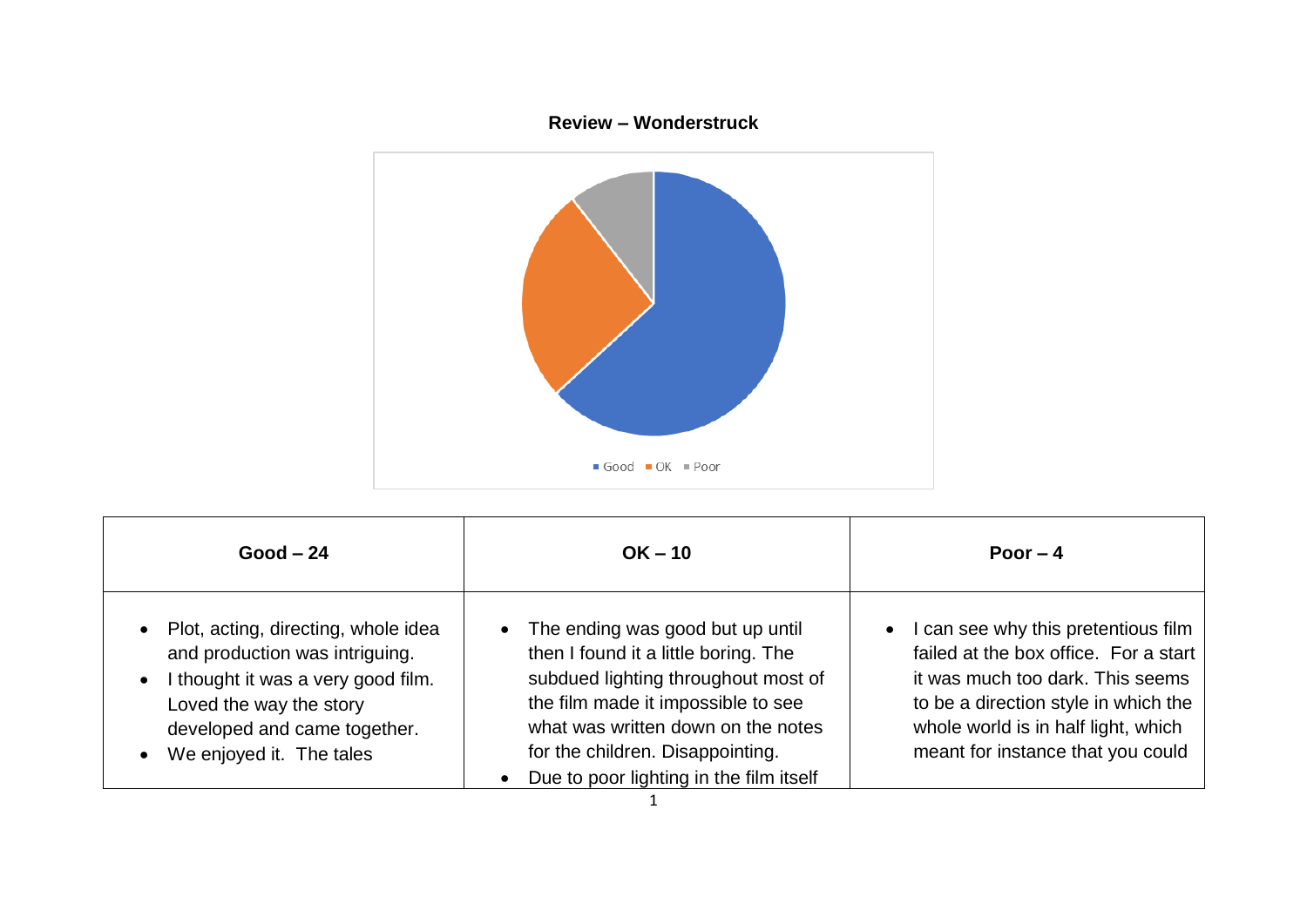dovetailed very well and were well drawn. The earlier tale with its silent movie drama and music was great. Excellent performances from the two children. A lot of resolution in the last 10 minutes.

- Weird & Wonderful.
- Bit slow to start but interesting finish.
- It had its faults. It suffered from being on a smaller screen than in a cinema so we couldn't always read what was on the written notes. Lots of scenes in semidarkness would have caused problems for some. However, it made you concentrate and think so I will say good overall.
- Another quite different but excellent film. As Ian said in his preamble it's good to be taken out of your normal viewing frame. Great to see deafness and signing in performance plus wonderful models of the action.
- I thought it was very good.
- Just the sort of film the Club should show! Whilst the plot was a little contrived, it was well filmed and I enjoyed the contrasts

(could not see many of the written words) and the emergency lighting signs in the hall are still far too bright for film-showing. Also poor sound quality again in places. Thank you, though yet again, for showing us such 'different' films.

- A bit too long for the stories.
- I liked how it tied up the two characters in the end, but found the picture too dark to see what was being written on the postcards and notes, or see the interior of the cabinet of the museum and what was revealed when the child pulled on the rope. I hadn't realised that the deaf girl had found her brother, so the scene where she is laid in a bed at his seemed a bit weird, until I realised that the older guy was her brother. Thank you for your efforts though!!
- Some strange things going on. Most of the writers were left handed? What happened to Ben's brother or was it even his brother? Who was looking after them if the mother was dead? I wondered who the strange man was who looked after the girl in NY but

hardly read some of the writing on the paper we were shown. The music didn't work for me either and the story line was just too obscure to make it easy to follow. On the credit side, the depiction of deafness was interesting and gave one an inkling of the barriers deaf people face. On balance though, I would not be recommending this film.

- The early part of the film was rather confusing and by the time the plot came together at the end I had lost the will to live. The dark filming made it difficult to read the handwritten notes. I was very relieved to see the credits at the end. There didn't seem to be any risk of the "three-minute standing ovation" being repeated at the Arts Centre. On a brighter note, the films can only get better in 2019.
- I wasn't that impressed. Jumped around too much, Implausible storyline, while being predictable.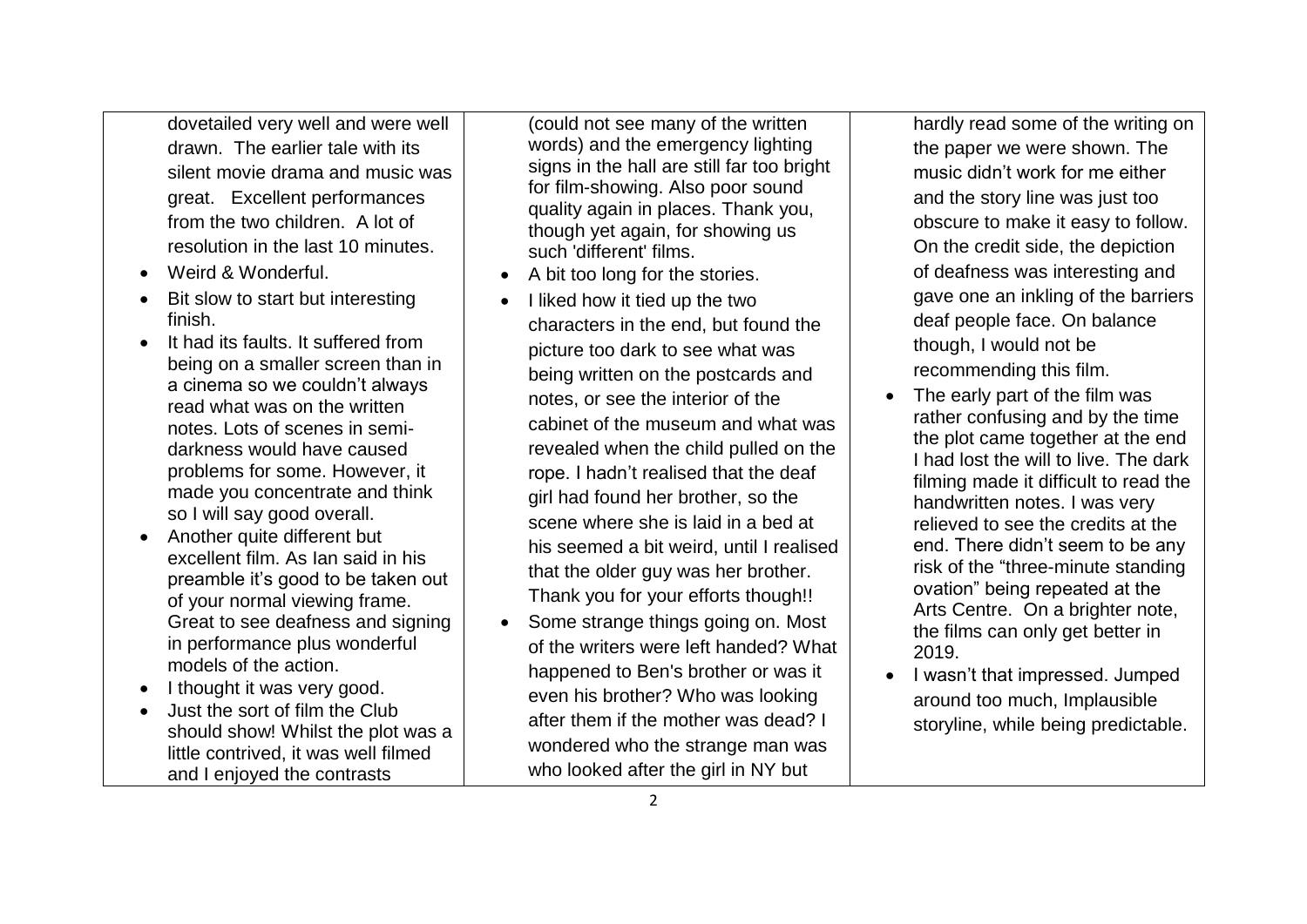between the two stories.

- Refreshing to have a film with the message given with fewer spoken words, a relief from the constant bombardment of rhetoric!
- Although I would have liked some of the scenes to have been a bit less dark, particularly when the boys were chasing around the museum.
- I really enjoyed it when all the parts came together towards the end.
- we enjoved the film, which was well worth seeing. It was in parts confusing and difficult to follow at times nevertheless it did hold our attention.
- I enjoved the film, and it raised awareness on deafness. Oakes Fegley and Millicent Simmonds were excellent.
- Intriguing film. Just as I was thinking that it was going to be a time-slip fantasy that involved the meteorite, it switched to become a very ground-in-reality story, which changed my judgement about the film, from OK to good. Afterwards, when I thought about the depiction of the deaf world it showed, then I

realised at end it was her brother. Missed bits because couldn't read most of the notes. Glad I didn't take a friend although maybe they might have understood it better than me. It did give an insight as to what it would be like to be deaf.

- Sorry to say I was underwhelmed by this film - it was gentle to the point of being slow, even boring.
- I enjoyed the film but I found it hard to follow at times as I couldn't read what was written on the pads. Why write things down if the viewer couldn't read it? It was dark too so it was difficult to follow some of the action. Think I would like to see it again as i may pick up on bits I missed this time.
- Murkily filmed and written notes (presumably having some bearing on the plot) only appearing on the screen momentarily. More irritating than enchanting.
- It took a long time to get going, and really only came together in the last 20 minutes. I realise that much of the confusion was deliberate, but by then I had lost patience. Much was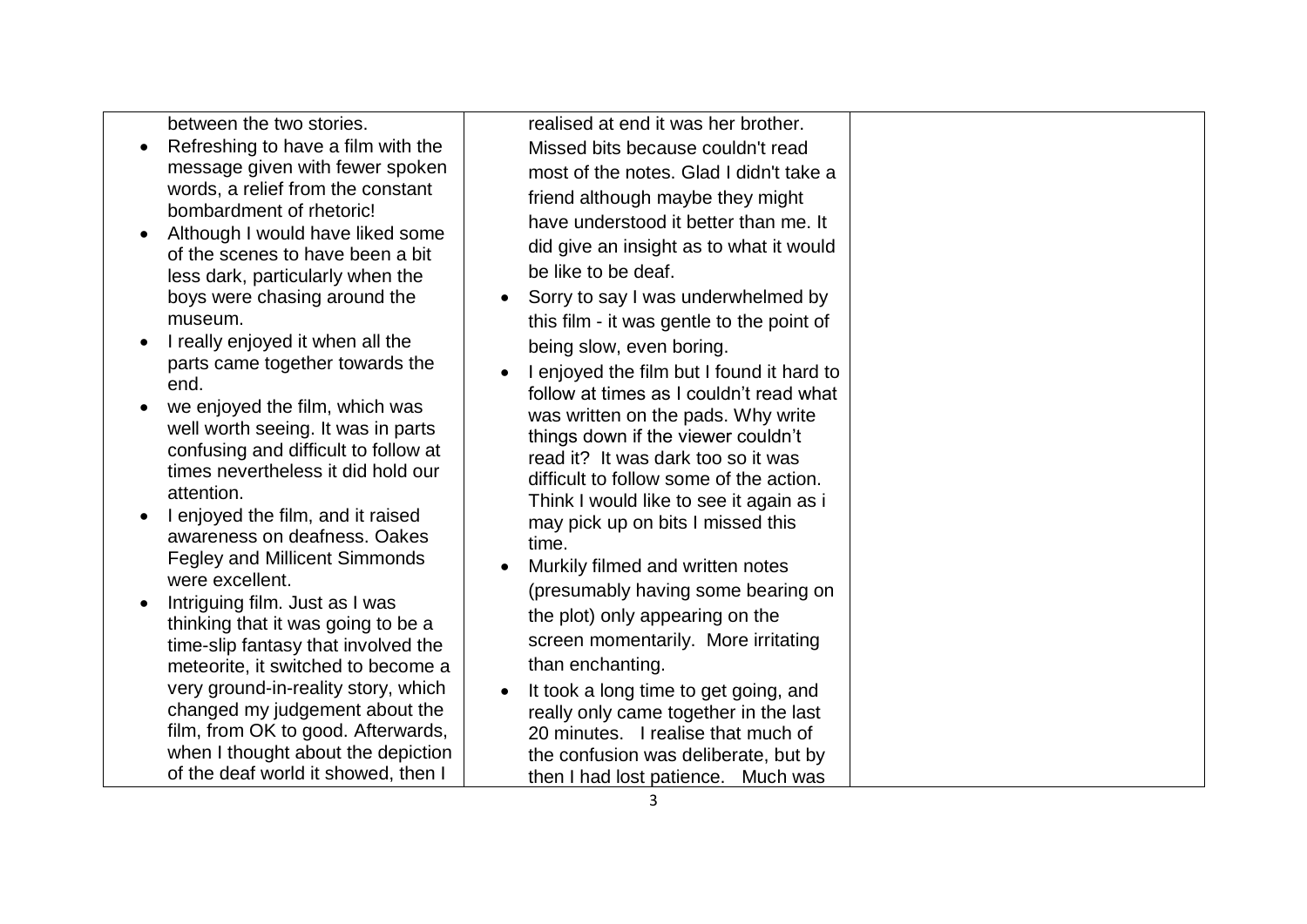rated it as **excellent**. I particularly liked the way the hearing audience experienced "deafness" as blurred messages on writing pads. As a partially deaf person, this is exactly how I feel when conversations take place that I cannot "catch" the meaning of.

- Not without some contrivances. but an engaging and at times almost magical storyline. Strong attention to detail in recreating each time period, and good performances from the children in particular.
- I really enjoyed the use of the mixed film media, switching time zones and emphasising the Silent movie era in conjunction with a message of deaf awareness. However, one cannot unlearn the language one knows so the filmmakers who clearly have language didn't quite explain to me how a profoundly deaf girl with seemingly no spoken language skills could read quite complex notes at times. Obviously she may have been born hearing, acquired language and then became deafened by say meningitis and

quite unbelievable, even when set against the changes of the last 40 years or 90 years. That said, the sense of alienation experienced by the children was clear to us, and the washed-out colour used in the 70s sequences were a great reminder of the drabness of the period. Not a great film, but well worth showing nevertheless.

Interesting in the way the two stories intertwined and were shot in colour and black and white. But felt the ending was weak and very contrived.